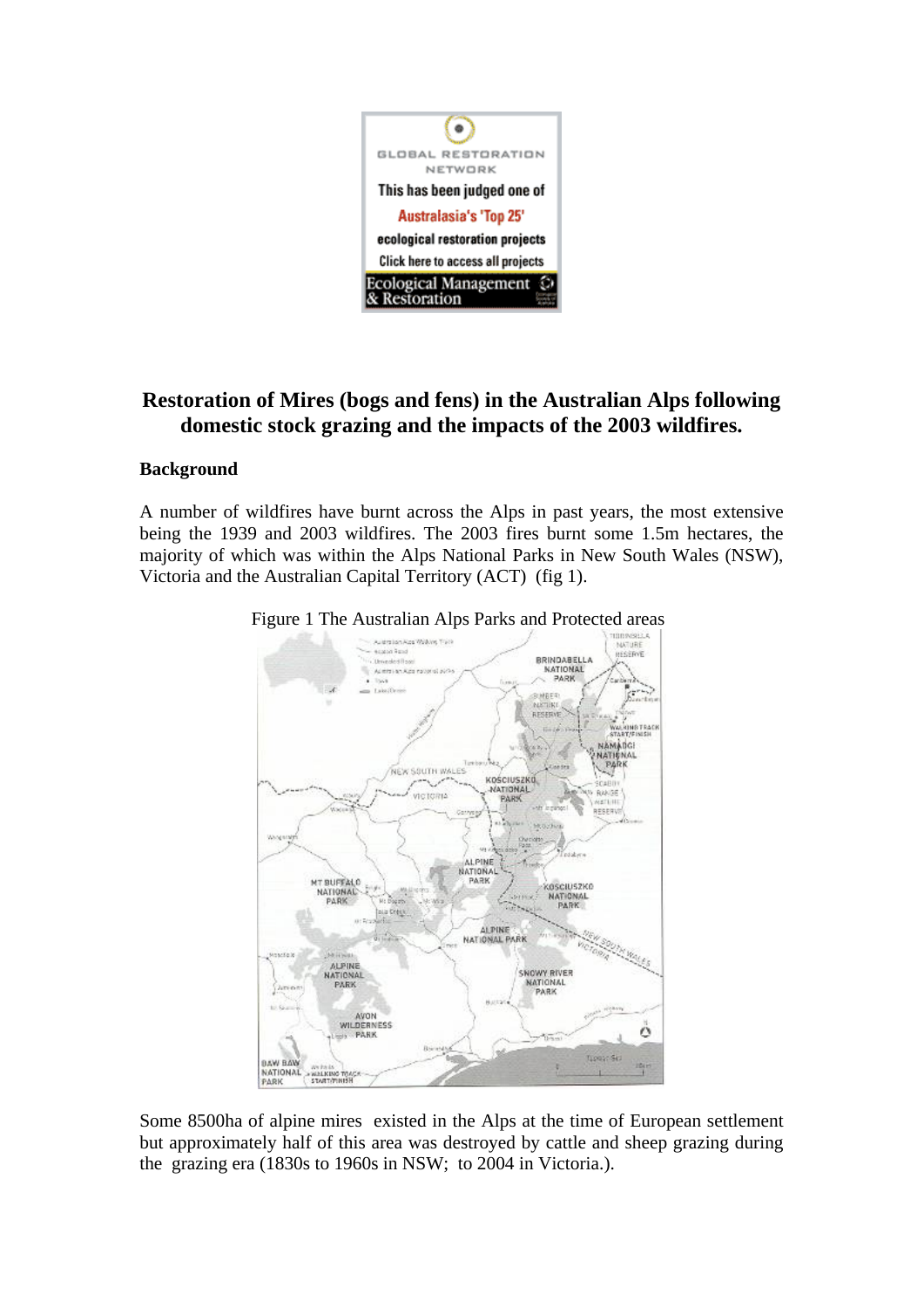During the 2003 wildfires almost all the alpine, subalpine and montane mires (bogs and fens) were burnt, with a further loss of about 15 percent of the functional bogs and fens existing at the time. Immediately following the fires it was recognised that many bog and fen areas were at immediate risk due to post-fire runoff and subsequent peat incision, peat drying and erosion, unless some remedial actions were taken.

A program of restoration and revegetation of the burnt bogs and fens has been and continues to be implemented by the managers of the individual national parks within the Alps National Parks Co-operative Management Agreement. This restoration work aims to initiate and enhance the capacity of the bogs and fens to fully recover their functional hydrological role in the mountain catchments; that of storing large quantities of snowmelt and runoff water; regulating and spreading flow regimes in downstream creeks and rivers throughout the year, as well as filtering sediments and other pollutants from the runoff flows. At saturation the bogs and fens can hold up to 300 litres of water per cubic metre of peat, highlighting the significant role of the mire ecosystems (Fig 2).

The alpine and subalpine *Sphagnum* bogs and associated fens were recently listed as a threatened ecological community, recognising both the significance of the ecosystems and the threats to their continued existence.



Figure 2 A large valley bog extensively burnt during the 2003 bushfires.

**Stakeholders and Budget.**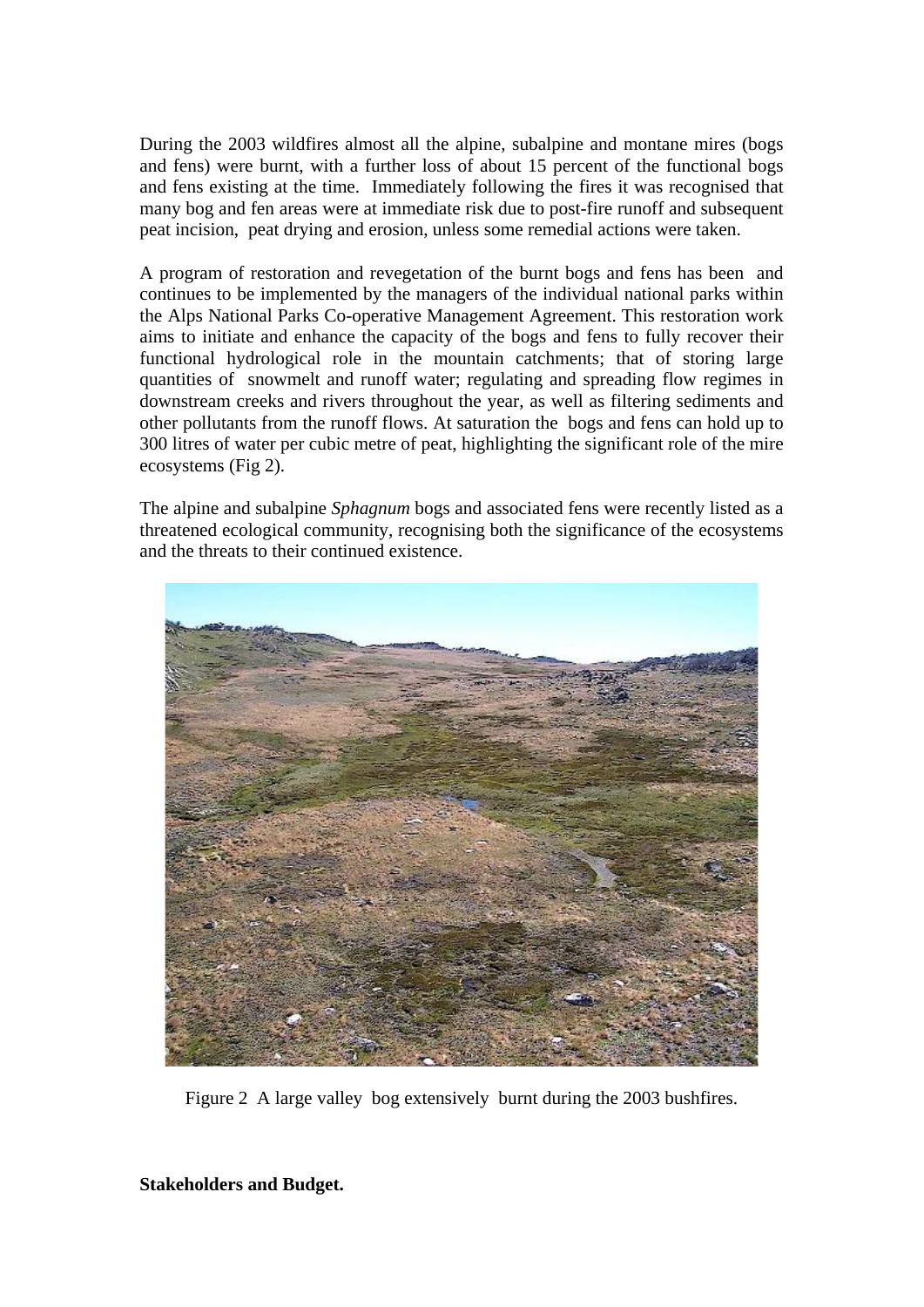The mire restoration program was commenced in 2003 under the auspices of the Australian Alps Liaison Committee (representatives from the Alps National Parks in NSW, Victoria and the ACT as well as the Commonwealth Government) and carried out through the planning and supervision of the 'Alps Mire Restoration and Research Group'.

The program of restoration was commenced with special post-fire funding from the individual States (NSW and Victoria) and Australian Capital Territory governments, parties to the Alps Agreement. A total amount of approximately \$2.5 million was initially allocated to the program, with subsequent funding and in-kind support being provided by research personnel from the Australian National University (Prof. Geoff Hope), the Tasmanian Department of Primary Industry and Water (Biodiversity Conservation Branch) (Dr Jennie Whinam), and La Trobe University (Vic) (Dr Arn Tolsma). Additional funding has subsequently been provided by individual National Parks and their respective State and Territory government Departments, as well as the Natural Heritage Trust.

### **Ecosystems and Impacts.**

The Alps bogs and fens are only two of the Alps ecosystems severely impacted by the 2003 fires but were recognised as playing a functional role in the storage, flow regulation and filtering of snow-melt and runoff flows, and therefore were identified as the priority ecosystems for post-fire restoration works. It was also recognised that restoration of the fire-damaged communities of the bogs and fens, would involve the enhancement or re-establishment of a stable *Sphagnum* moss and *Empodisma spp*. vegetation cover and most significantly, the restoration of the water holding and filtering capacity of the under-lying peats of the bogs and fens.

At the time of the 2003 fires many of the bog and fen areas were still recovering from the impacts of stock grazing, some 40 to 50 years after the time of removal of the stock from the Alps. Due to the long 2000 to 2003 drought the bogs and fens were also in a dehydrated condition that enabled burning of the vegetative cover and the under-lying peatbeds in a number of significant areas. Following the 2003 wildfires, a number of these bogs and fens were so severely impacted that they were beyond restoration but many suffered less impact and were identified as being in a condition e that would benefit from the implementation of specific restoration works. The impacts of the fires varied with the intensities and the rate of spread of the fires at the time the bogs and fens were burnt. The impacts ranged from minor burning of some *Sphagnum spp* (moss) hummocks, to complete destruction of the bog and fen vegetative cover, to partial to complete burning of the underlying peatbeds, the latter resulting in the loss of the functional role of the peatbeds and hence total loss of the ecosystem service the bogs and fens provide to catchment water yields, flow regulation and runoff filtering. The area of bog and fen lost as a result of the fires was approximately 375 ha.

Restoration works were applied to approximately 130 bogs and fens, covering an area of approximately 1100ha of the total bog and fen area burnt by the fires. All the restoration works were underpinned by earlier ecological research and restoration experience accrued from the alpine area post-grazing restoration and revegetation program carried out over a 15 year period between 1960 and 1974.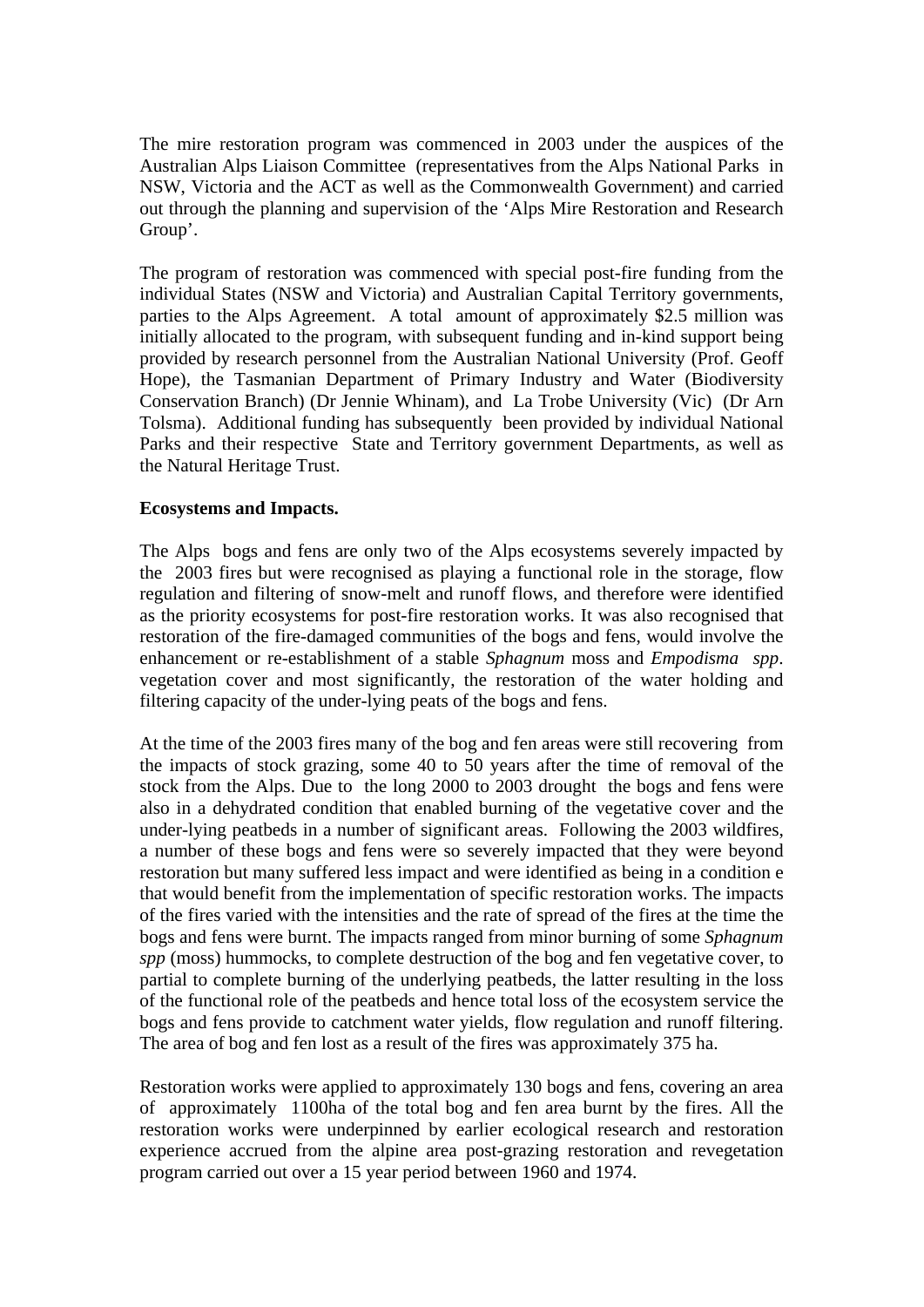### **Restoration goals and planning**.

The first objective of the Mire Restoration and Research Group was to develop a set of criteria from which the priority bog and fen areas for restoration could be determined. These were:

- 1. *Extent of degradation* including (a) the amount of vegetation lost during the fires, (b) if peat incision had begun and (c) if the soils had become hydrophobic following the fires.
- 2. *Recoverability* some potential for recovery had to be evident. While clearly affected by the fire, some vegetation (including *Sphagnum* and *Carex* species) needed to be present and the peatbeds still intact.
- 3. *Size and extent of peat beds* with consideration to catchment value.
- 4. *Significance in terms of catchment value* whether the catchment drained into an important river system or was part of a closed system?
- 5. *Location* both within the landscape and the catchment. Valley bottom bogs especially targeted due to their deeper peatbeds and upper catchment mires targeted to retain water in the catchment.
- 6. *Access availability* –ease of access to get materials to the site in terms of time and costs.
- 7. *Cost benefit of rehabilitation* restoration activities to be of greatest cost / benefit to catchment protection and values.
- 8. *Past history of damage* –eg. Extent of damage by earlier grazing periods.
- 9. *Iconic importance* some areas have significant iconic importance. eg Pengilley's bog in Kosciuszko National Park had a large Corroboree frog population prior to the fires and retained the potential for supporting reintroduced populations.
- 10. *Education value*  bogs that could be used to illustrate management issues and functional processes were a priority.
- 11. *Long term monitoring potential* –Issues such as access, location and importance were considered in selecting long term monitoring sites.

The second objective was to establish the most appropriate techniques for restoration of these sensitive ecosystems within the significant catchments and within the major conservation areas (Alps National Parks). The general strategies for the restoration program were:

- 1. To assist and promote the regrowth of *Sphagnum*, *Empodisma*, *Carex* and other bog and fen vegetation species;
- 2. to slow the rate of water movements both into and within the bogs and fens to reduce the potential for peat incision, and channel entrenchment;
- 3. to restore where possible the functional hydrological role of the bog and fen communities in the catchment,
- 4. to implement sound ecologically based techniques that would ensure sustainability of the restored sites,
- 5. To implement a research and monitoring program as an integral part of the rehabilitation works such that the success of the program could be assessed in future years.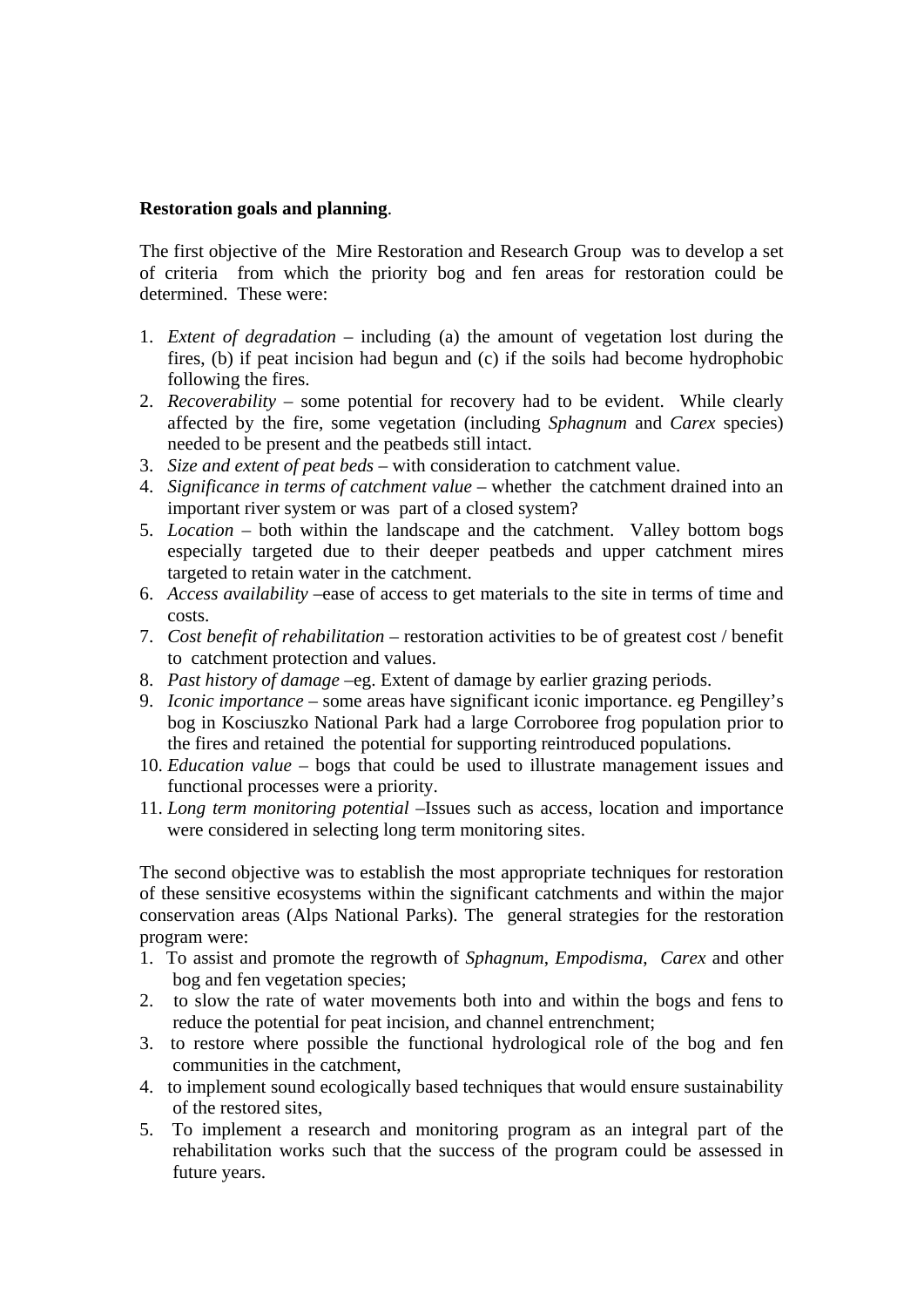The third objective was to develop a program, through the Alps National Parks Cooperative Management Agreement, so that all restoration works would be undertaken concurrently and with the same or similar techniques in the individual national parks of the Alps within each jurisdiction (NSW, Victoria and the ACT).

The fourth objective was to ensure knowledge transfer between the research personnel, restoration specialists, national park staff and non-government organization volunteers involved in the program. To this end a number of workshops and forums were planned and have subsequently been held, with a further major workshop to be held in 2009 to review the success of the program and the wider consequences to other ecological restoration programs in other biomes and environments.

## **Project implementation**

Research and experience from earlier alpine area rehabilitation work undertaken in the 1960s and 1970s following the removal of grazing from the alpine area in NSW, indicated that the recovery of the hydrological functioning of restored bogs and fens would take up to 30 to 40 years to achieve. The restoration works were therefore aimed only at initiating and enhancing the recovery processes.

The basic techniques for the restoration of these ecosystems and entrenched flowlines are relatively simple and involve the shading and protection of the remnant bog and fen plant populations, particularly *Sphagnum* species, from desiccation; the construction of straw-bale dams in flowlines; the construction of subsurface strawbale dams; and the placement of coir and straw-filled jute mesh 'logs' as surface water-spreaders and sediment traps. The most important step in the rehabilitation program is to slow surface flows to prevent flowline entrenchment and to create pools of surface water where *Sphagnum spp* can regenerate and the pooled water can spread laterally through the peats, subsequently restoring the hydrologic regime of the bogs and fens.

 Following the implementation / placement of any straw bales as flow-control structures, sods of *Sphagnum* and *Carex* species were subsequently planted into them to hasten the recovery of the species and to assist the integration of the organic materials into the peat complex. In most pools, silt deposition has occurred and *Carex* sods have been planted into the sediment fans. The rehabilitation techniques and materials used are outlined below but should not be considered as the only techniques and approaches that can be used in such programs.

(ii) Spreading and diversion of inflows to the bogs and fens.

The initial works at each site was to identify any entrench flows into the bogs and fens and to plan a system of water spreading works such that flows into the bogs were slowed and spread across the entrant slope. This was done to reduce the potential for flowline incision through the bogs and fens as a result of concentrated and high flows; or to reduce flows through any bogs already heavily incised.

Where water-spreading was required it was achieved through the placement of coir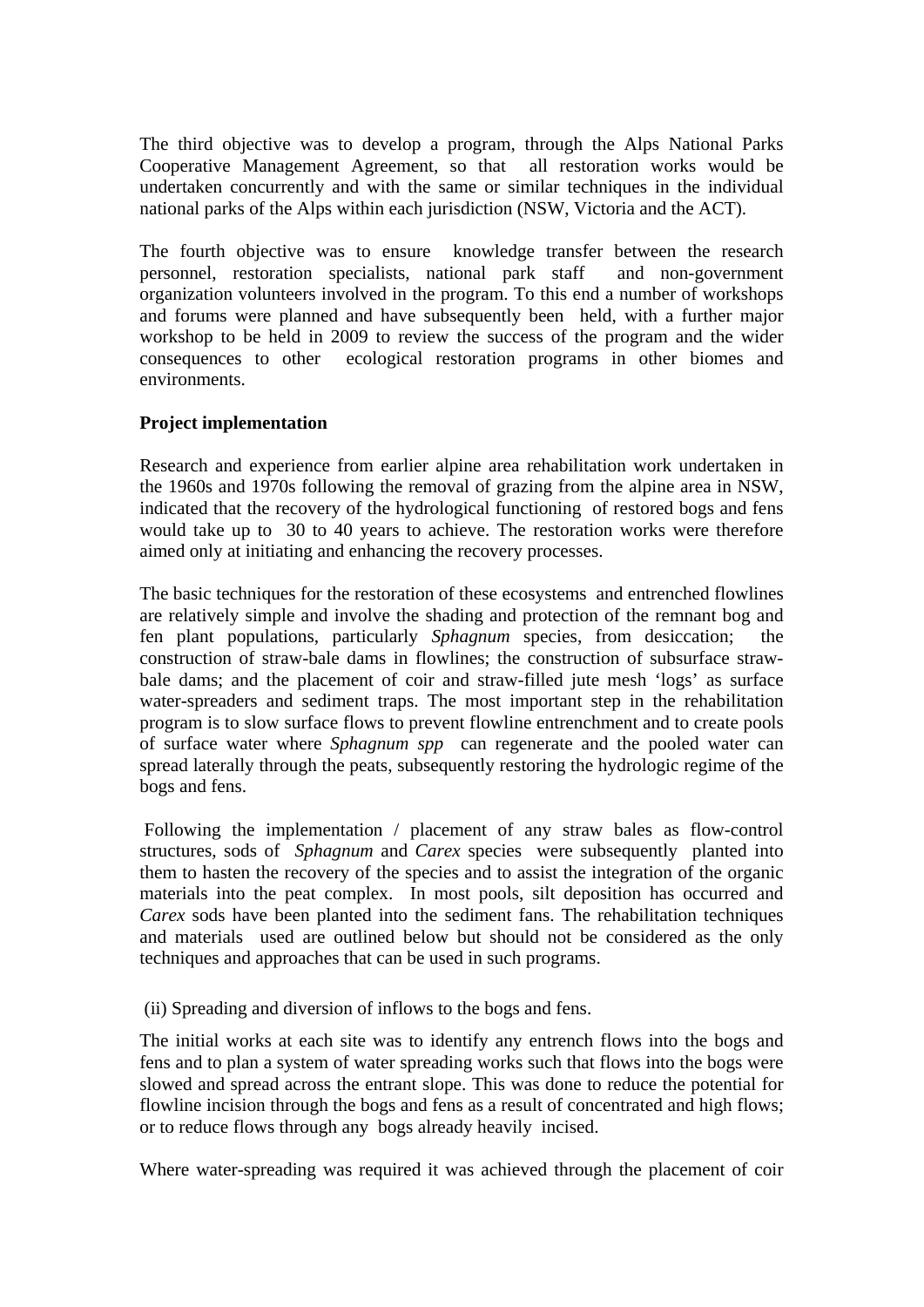logs and straw bales across the slopes above the bogs. These structures diverted excess flows while the porous structure of the coir logs and straw bales provided for leakage through them into the bogs and fens(fig 3).



Figure 3. Coir logs placed on the contour to prevent flow-line formation and to act as water-spreaders of surface runoff into bogs and fens.

### (ii) Ponding and control of peatbed incision

Immediately after the fires heavy rainfall events were expected and did occur resulting in increased run-off flows, this causing flowline incision, deep channel development and destruction and loss of the natural pools within the bogs and fens. The techniques to prevent flowline incision within the bogs and fens involved the placement of straw bales in inflow and outflow channels to recreate surface ponding and slowing of the flows from the sites. The ponding provided the opportunity for regeneration of a fringing water- edge *Sphagnum* community and re-saturation of the underlying peatbeds (figs  $4 \& 5$ )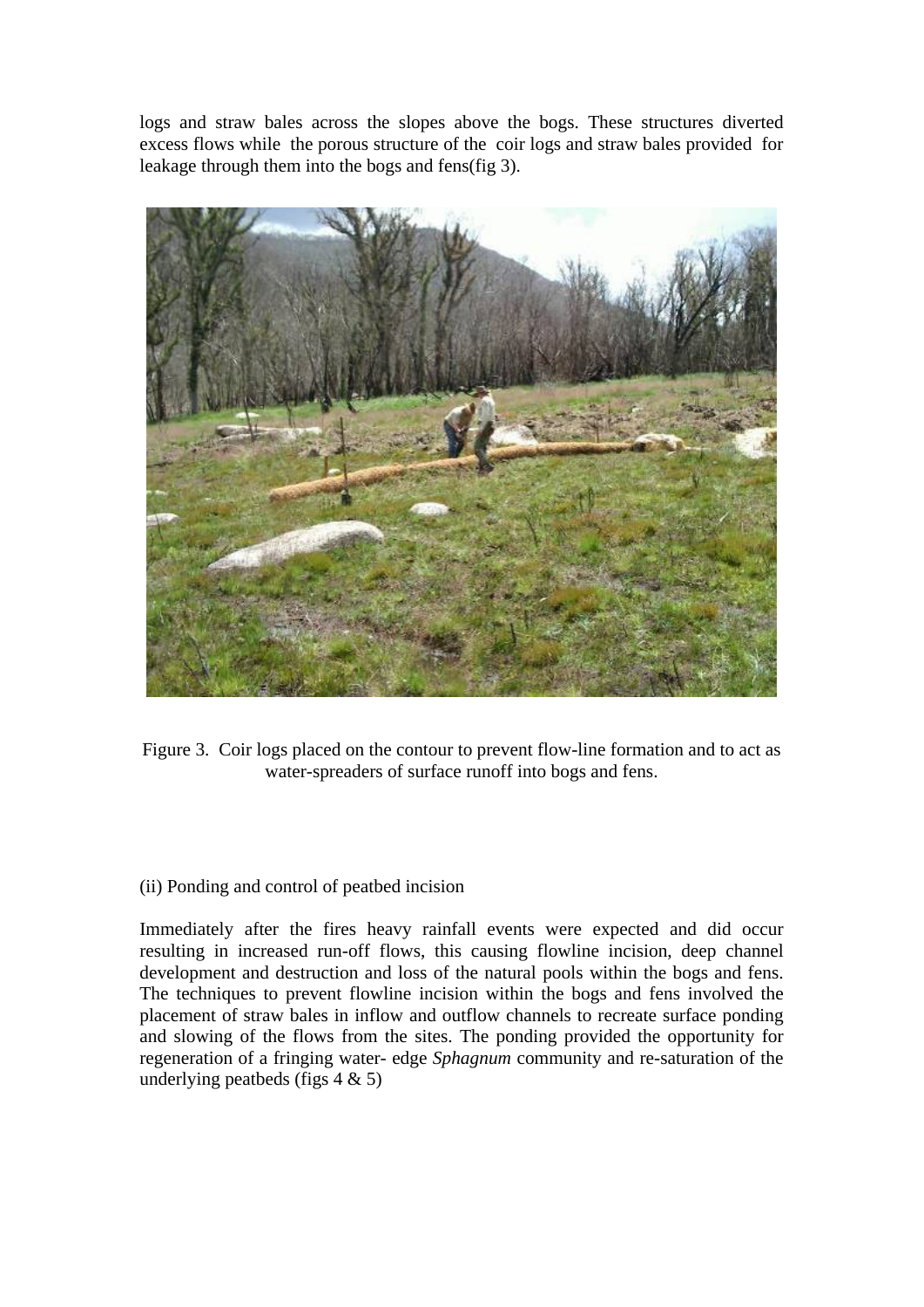

Figures 4 and 5. Hay bales inserted into low rate flow areas, to spread water into the surrounding peatlands and to form stable pools for the re-establishment of fringing *Sphagnum* hummocks.

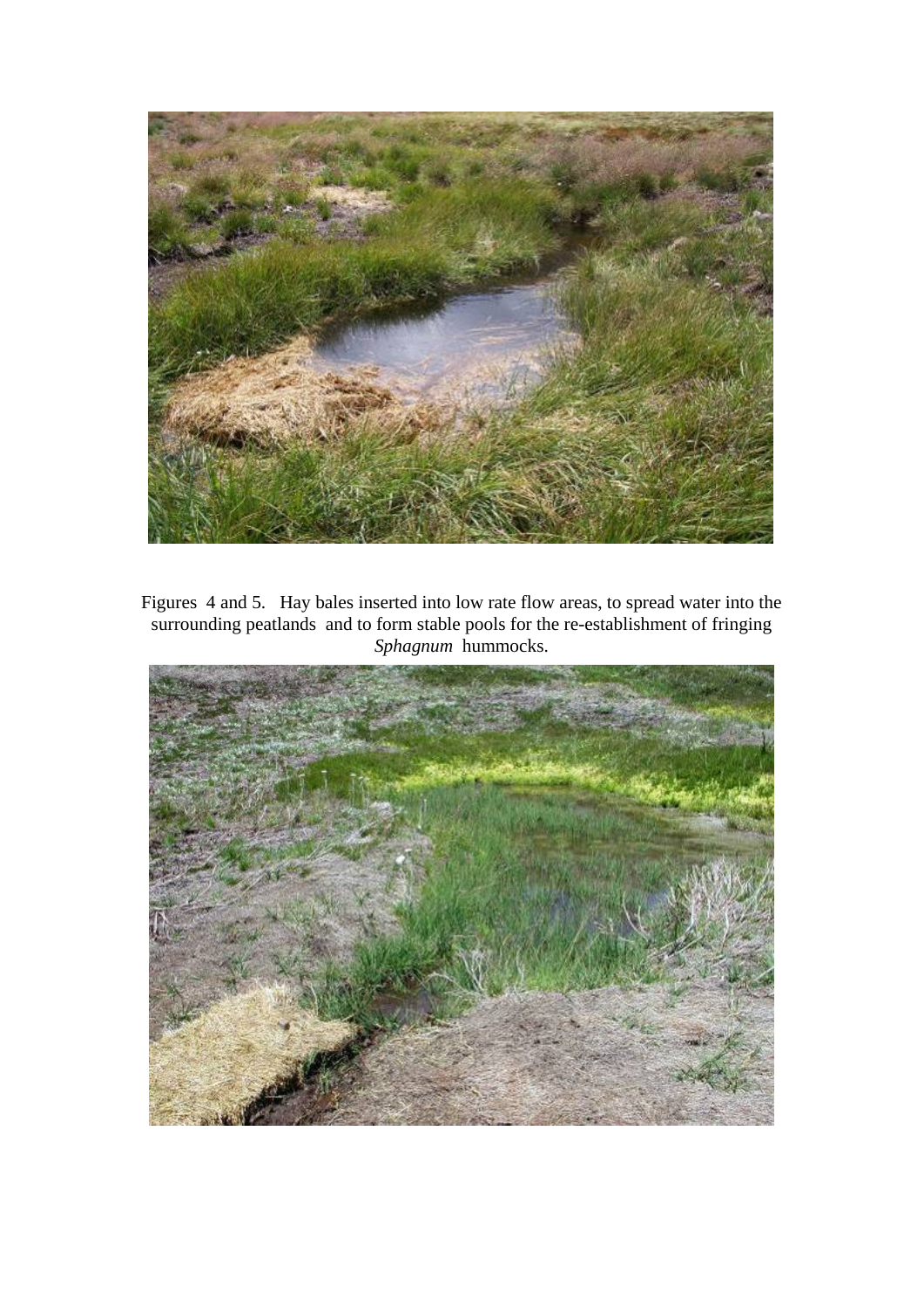In areas where high flow rates and substantial vertical incision of the peat had developed, channel depths of a metre or more were evident. It was also found that once incision to bedrock had occurred, lateral erosion of the peat up to two metres either side of the incised flowline was evident, with subsequent peat collapse and loss of the peat from the site if no remedial action was taken.

Reducing flows in these areas was also achieved through the packing of straw bales into the incised flowlines (fig 6), with heshion bags filled with straw being inserted into areas of undermined peatbeds, to provide support for the peat.



Figure 6. Three or four layers of straw bales packed into an incised flowline to prevent lateral undercutting and peat collapse.

(iv) Gully-line bank protection

In many sites where deep gullies had developed as a result of peat incision, collapse and erosion, the increased flows in the gullies resulted in rapid undermining of bank edges that required techniques and materials to divert water flows away from the bank edges. Two approaches were taken involving pool creation and barrier insertion. While pools acted to slow high flows into an area being actively eroded, diversion barriers acted to divert the flows away from peat streambanks that were being undermined and, in some places to retain sediment to rebuild the stream banks. Coir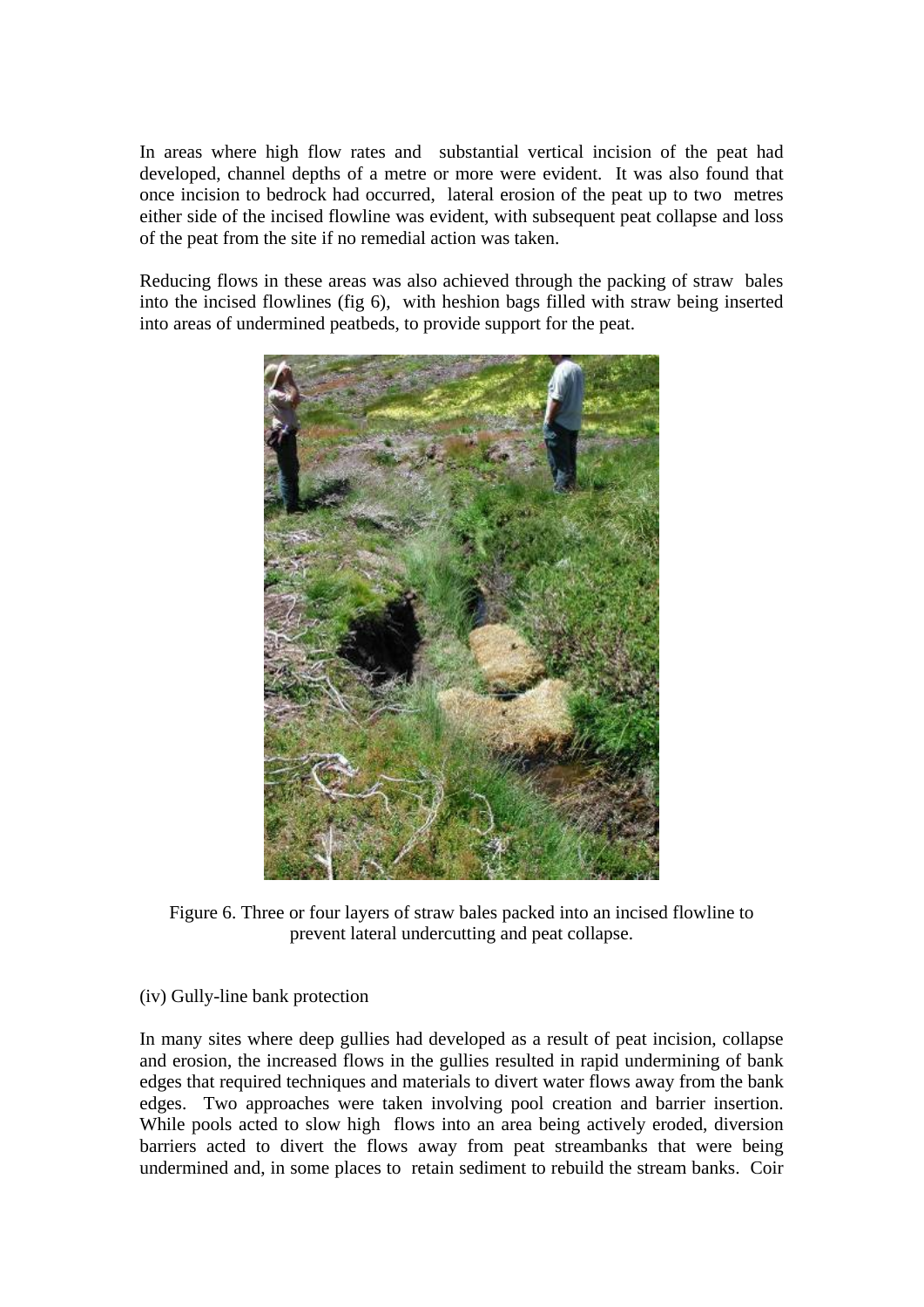logs (coconut fibre wrapped in a jute mesh) were placed (1 to 4 layers) into the undermined flowline banks and fastened with steel pins (fig 7).



Figure 7. Coir log used as a barrier in a creek to prevent further undercutting of peat flowline banks

# (v) Subsurface Straw-filled Dams.

In several large dehydrated and drained bog areas, trenches were cut through the peatbed down to the underlying gravels or bedrock (1 to 2.5 m) and then filled with one to three levels of straw bales (fig 8). This was done to provide a subsurface semiimpervious organic 'dam' to assist the wetting of the peats from surface and subsurface inflows. After placement the straw bales were covered with sods of peat and bog vegetation (*Sphagnum, Carex* and *Empodisma spp*), the straw bales eventually decomposing, and being incorporated into the peat mass. This was a drastic measure to impose on several bog areas but was deemed essential if the bogs were to regain their water-holding capacity and their hydrological functioning effectively restored. This technique has achieved its goals, with no apparent or obvious detrimental impact on the structure of the mires.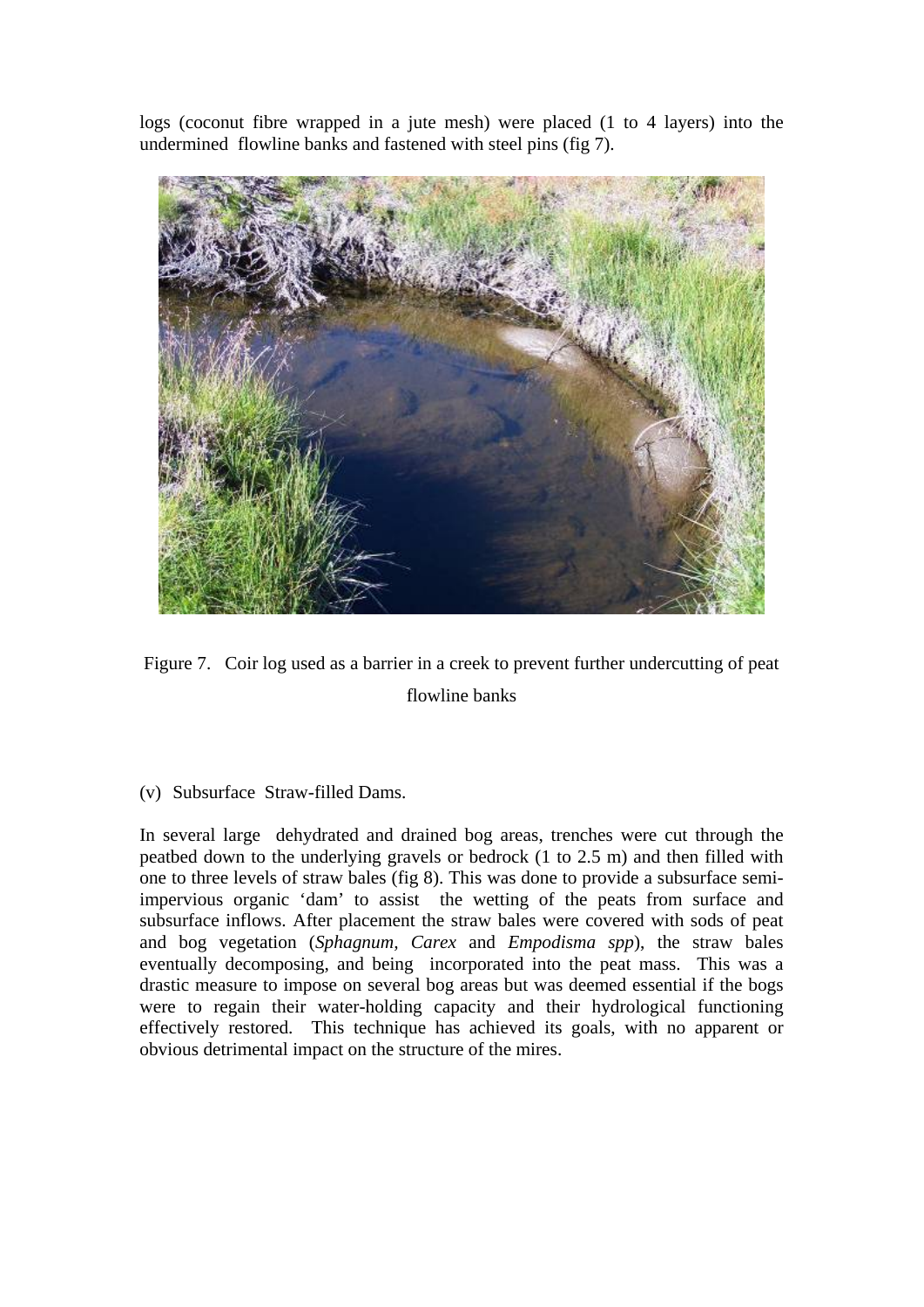

Figure 8. One hundred metre long subsurface 'straw-bale dam' (partly exposed for demonstration) to assist the retention of inflows in the peat during resaturation.

### (vi). Vegetation Shading

Not all vegetation was destroyed by the burning-over of the bogs and fens and in some bogs *Sphagnum* moss hummocks still existed. In other bogs, the *Sphagnum* exhibited small patches of regeneration from within the core of the *Sphagnum*  hummocks, with growth being assisted by some shading from overhanging dead shrub material and other dead herbaceous organic matter.

Initially, in order to further increase the potential for *Sphagnum* recovery, sterilized straw-mulch was spread over remnant *Sphagnum* hummocks that exhibited some post-fire recovery. The straw was spread at a rate of approximately 2 tonnes per hectare, loosely spread to a depth of 3-5cm. This rate of application provided approximately 70% shading for the underlying vegetation; a level of shading previously identified as optimal for initiating and enhancing *Sphagnum* regeneration.

Due to the difficulty of transporting heavy and bulky straw bales to remote sites, commercial shade cloth (fig 8) was trialled and was found to be a suitable alternative, being easier to apply and longer-lasting than the straw shading material. Some 6000 square metres of shade cloth has been placed over *Sphagnum* hummocks in bog and fen sites in Kosciuszko and Namadgi National Parks with noticeable benefits to plant growth and health, evident after only two years.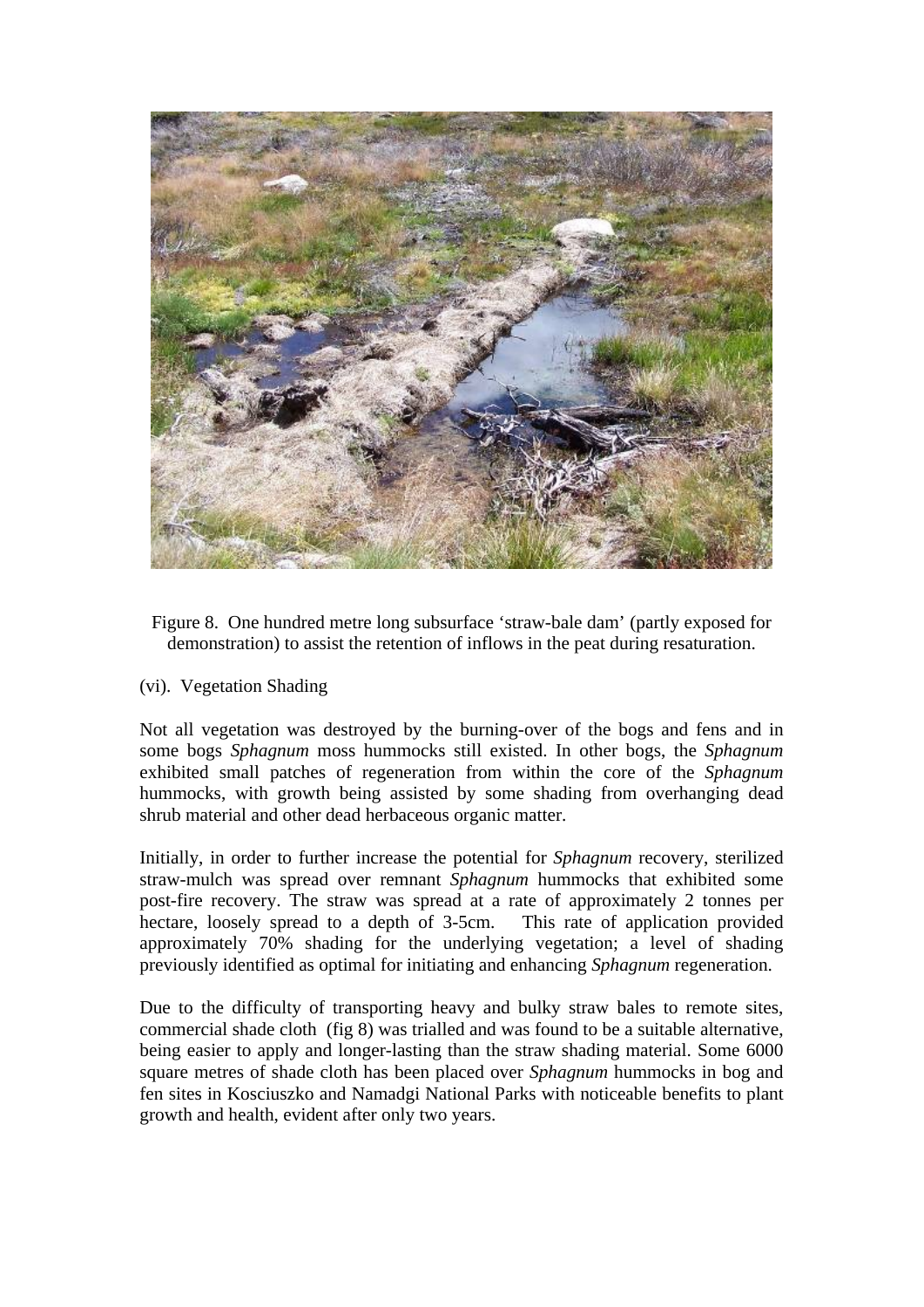

Figure 8. A 600 square metre shade cloth cover over core *Sphagnum* hummocks in a significant bog site.

# **Progress to date**

A total of approximately \$2.6million has been expended to date with some 130 bogs and fens having had some rehabilitation works implemented in them. Some 300 ha of bog and fen ecosystem have been restored to functional and stable mires, with large areas of adjacent shrub and grassland ecosystems benefiting from the improve soil moisture regime accruing from the mire restoration works. All bogs and fens to which restoration works have been applied / implemented have recovered from a dehydrated state to a saturated state, although the recovery of this condition has taken between 15 months and 5 years to reach, while a complete bog and fen vegetation complex will still take many years to achieve.

The rehabilitation work is nearing completion (2009/10) but the associated mire mapping and monitoring programs will continue for at least a further 5 years and 15 years respectively.

Six workshops for staff of the three agencies involved in the program have been held during the course of the program and four field based workshops held for other interested personnel eg NGO volunteers, local government, and for Catchment Management Authorities to educate and train staff in mire rehabilitation techniques and approaches.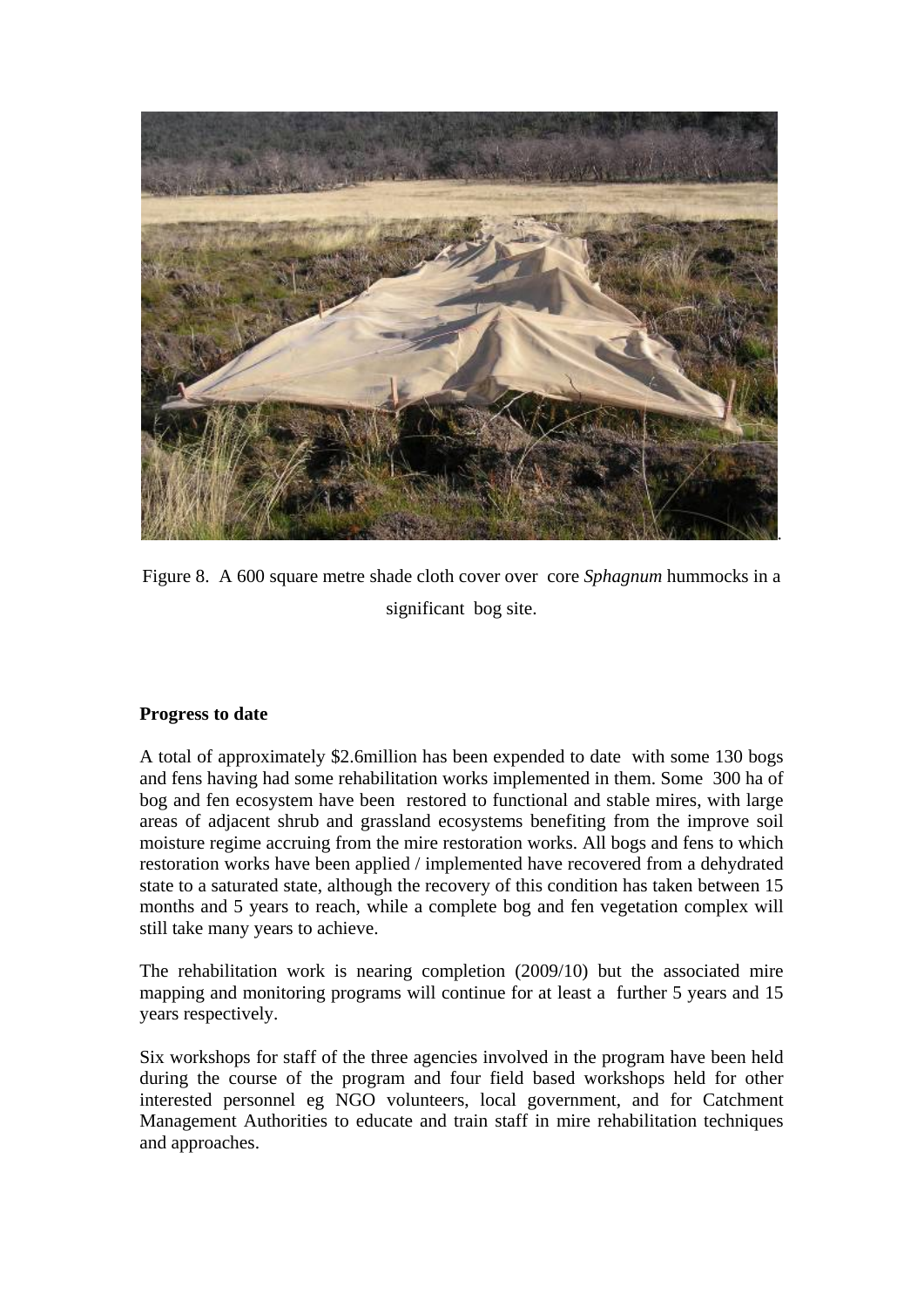Presentations on the program have been given at six scientific symposiums / conferences and as part of four Australian Network for Plant Conservation rehabilitation workshops.

## **Monitoring and research links.**

The program has been underpinned by research and field trials, which were first, commenced in the 1950s by CSIRO personnel (Dr Alec Costin and Dane Wimbush), and subsequently by Alps research and field restoration staff of the NSW Soil Conservation Service.

More recently the research and monitoring program has been supported by further research and specific field rehabilitation trials by Australian National University (Prof G.Hope and Dr Rachell Nanson), La Trobe University (Drs John Morgan, Arn. Tolsma, and Warwick Papst), Tasmanian Department of Primary Industries and Water (Dr Jennie Whinam) and NSW, ACT and Victorian National Parks staff (Ms Gen Wright, Dave Whitfield, Ms Elaine Thomas, Roger Good and others). The sharing of research and monitoring data has been maintained through the program of workshops and scientific forums coordinated by the Australian Alps Liaison Committee, which oversees the Alps Parks Cooperative Management Program. Several post-graduate bog and fen ecological research programs have also been carried out over the past five years, as part of the overall bog and fen restoration program (Dr Sam Grover and Andrea White).

Eight papers and a number of other presentations have been made at scientific and Alps ecological management conferences over the past six years, including two international conferences.

### **Lessons learned**

Important lessons have been learnt during the program in terms of the techniques implemented to assist the re-saturation of peatlands (peat trenching and damming, peat tunnel blocking, and pooling of incised flowlines through the bogs); recreation and restoration of permanent bog and fen pools and the re-establishment of *Sphagnum* mossbeds (artificial shading), as well as the development of new rehabilitation / restoration materials (now commercially available).

Importantly, several of the techniques developed and implemented have been considered appropriate and have already been implemented in a number of stable undisturbed bogs and fens, as part of an associated program to enhance mire survival capacity and resilience under predicted climate change regimes.

New techniques for the mapping and monitoring of mires have also been developed in association with research personnel from the Australian National University, La Trobe University, Tasmanian DPIW, the ACT water catchment authority (ACTEWAGL) and ACT environment research personnel, and NSW Department of Environment and Climate Change ( National Parks).

The techniques and approaches to ecosystem restoration have been taken up by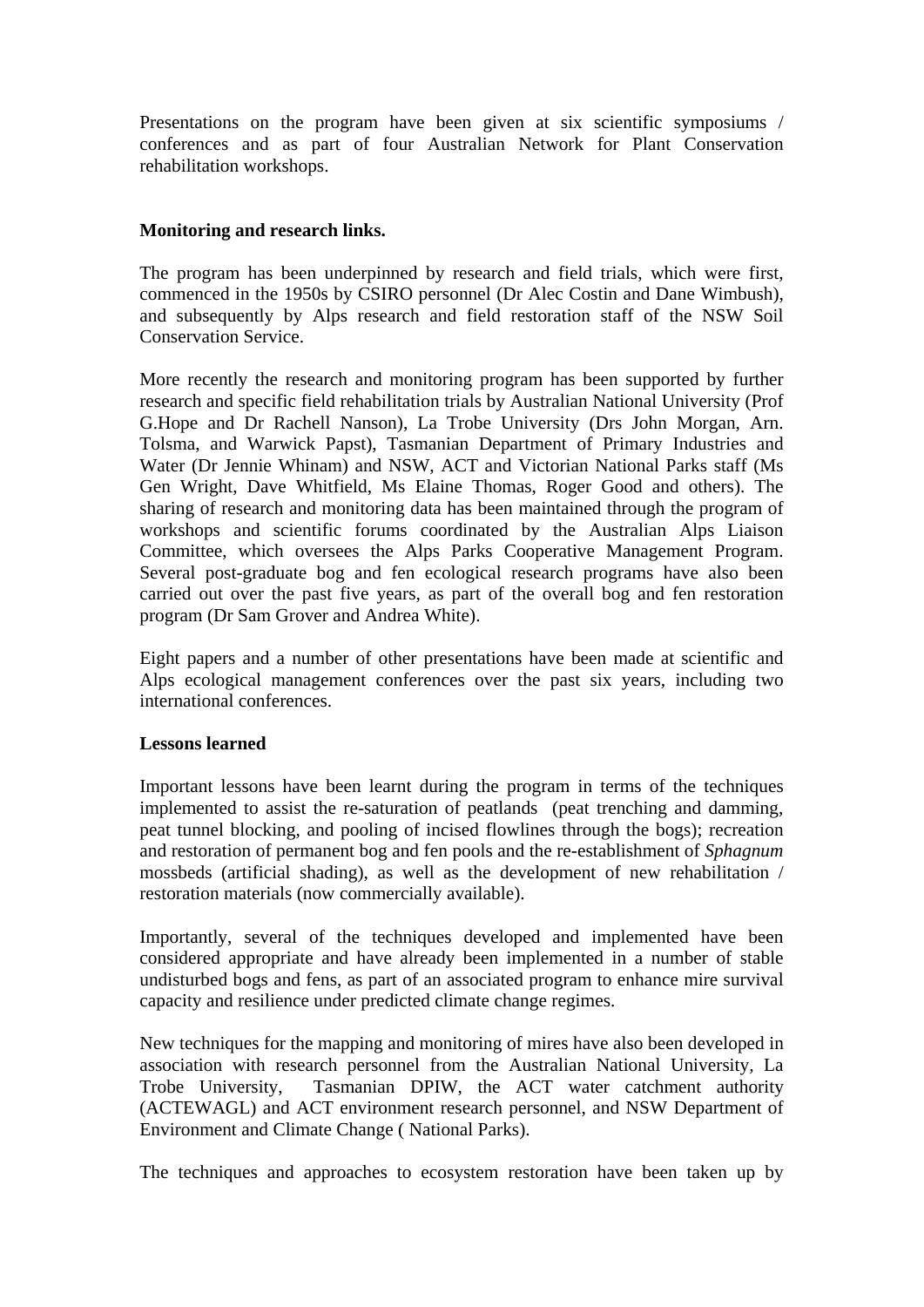several other land and wetland management agencies in other bioregions and environments and interest in the program has been expressed by mire management personnel from Austria and the United Kingdom.

#### **Further reading**

Good, R.B. (2004) Rehabilitating fire-damaged wetlands in the Snowy Mountains *Australasian Plant Conservation 12:4 3-4* 

Good, R.B (2006) Post-fire ecosystems rehabilitation in Namadgi and Kosciuszko National Parks, pp121-128 In Proceedings of ACT NPA Symposium *Caring for Namadgi – Science and people*. NPA Canberra .

Good, R.B. (2008) The impacts of climate change on the alpine biota : management adaptations in the Australian Alps. *Mountain Forum Bulletin VIII:1*  Jan. 2008. Mountain Forum Organisation, Kathmandu Nepal.

Growcock, A. and Wright G. (2006) *Mire rehabilitation following the 2003 bushfires in Kosciuszko National Park.* – Report of works. Report to Dept Environment and Climate Change, Queanbeyan . pp78.

Grover, S.P.P., Mackenzie, B.M.Baldcock, J.A. and Papst, W.A.(2005) Chemical characterisation of bog peat and dried peat of the Australian Alps. *Australian Journal of Soil Research 43, 963-971* 

Grover, S.P.P. (2006) Carbon and Water Dynamics of peat soils in the Australian Alps. Unpubl. PhD thesis, Faculty of Science La Trobe Uni. Bundoora. pp186.

Hahn, C. (2004) *Hydrological study of a subalpine, valley–side bog in the Snowy Mountains, NSW after drought and fire*. Report submitted to the Australian National University 2004.

Hope, G. (2003) The mountain mires of southern New South Wales and the Australian Capital Territory: their history and future. In:J.Mackay (Ed). *Proceedings of the International Year of Mountains Conference*. Jindabyne pp518

Hope, G (2006) Histories of wetlands in the Australian Capital Territory and the bog recovery program. pp129-143. In Proceedings of ACT NPA Symposium *Caring for Namadgi – Science and people*. NPA Canberra .

Hope, G., Whinam, J. and Good, R.B. (2005) Methods and preliminary results of post-fire experimental trials of restoration techniques in the peatlands of Namadgi (ACT) and Kosciuszko National Parks (NSW). Short Note – *Ecological Management and Restoration.* 

Nanson, R., Hope .G., Good, R.B and Whinam. J. (2006) *Australian Alps bog mapping progress report.* Report Dept of Archaeology and Natural History, ANU, Canberra. pp[16.